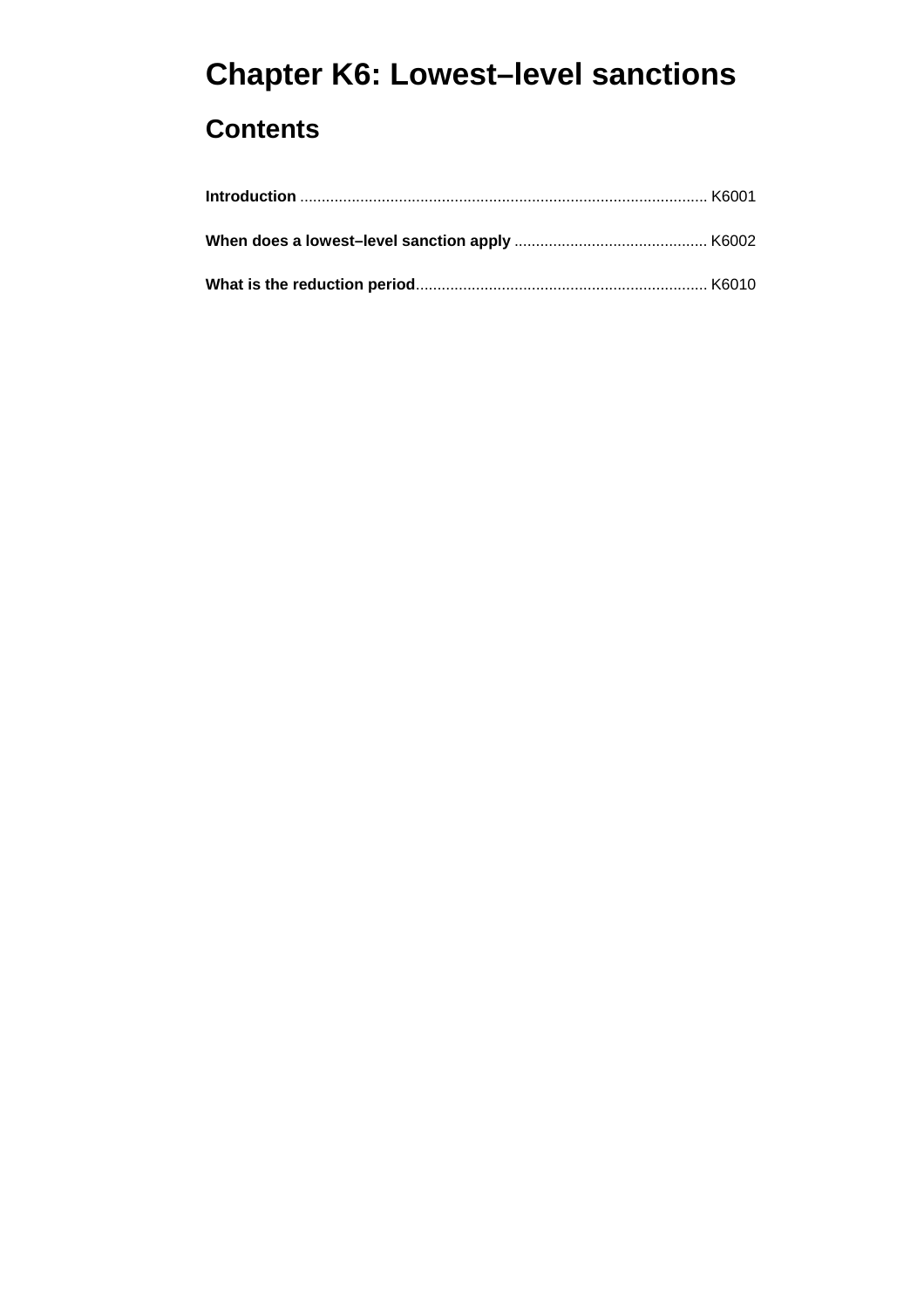## **Chapter K6: Lowest–level sanctions**

## **Introduction**

- K6001 This Chapter should be read with ADM Chapter K1 (Sanctions general principles). This gives guidance on
	- **1.** the meaning of terms
	- **2.** the compliance condition
	- **3.** the public law principles of fairness that apply when setting work-related requirements **and**
	- **4.** what considerations apply when determining what reduction period applies.

See ADM Chapter K8 for guidance on when the reduction has effect, and ADM Chapter K9 for guidance on the amount of the reduction.

## **When does a lowest–level sanction apply**

- K6002 A lowest–level sanction is a reduction of UC for a sanctionable failure by a claimant  $who<sup>1</sup>$ 
	- **1.** falls within the work–focused interview requirement only group<sup>2</sup> and
	- **2.** fails without good reason to take part in a WFI<sup>3</sup>.

See ADM Chapter J2 for guidance on work–related requirements groups, and ADM Chapter J3 for guidance on work–related requirements. See ADM Chapter K1 for the meaning of a sanctionable failure and ADM Chapter K2 for guidance on good reason.

**Note**: In every case the Secretary of State has to be able to show any workrelated requirement was validly imposed and adequately notified to the claimant in line with the public law principles of fairness established in case law<sup>4</sup>. For full guidance on the public law principles of fairness see ADM Chapter K1: Sanctions - general principles.

> *l* WR Act 12, *s* 20 & 27; *UC Regs, reg 105(1)*; 2 WR Act 12, *s* 13(2)(*a*); 3 *s* 15; *1 WR Act 12, s 20 & 27; UC Regs, reg 105(1); 2 WR Act 12, s 13(2)(a); 3 s 15; 4 R (Reilly) v SSWP [2014] AC 453; R (Reilly 2) v SSWP [2016] ECWA Civ 413*

K6003 – K6009

### **What is the reduction period**

K6010 The reduction period is the number of days<sup>1</sup>

- **1.** beginning with the date of the sanctionable failure **and**
- **2.** ending with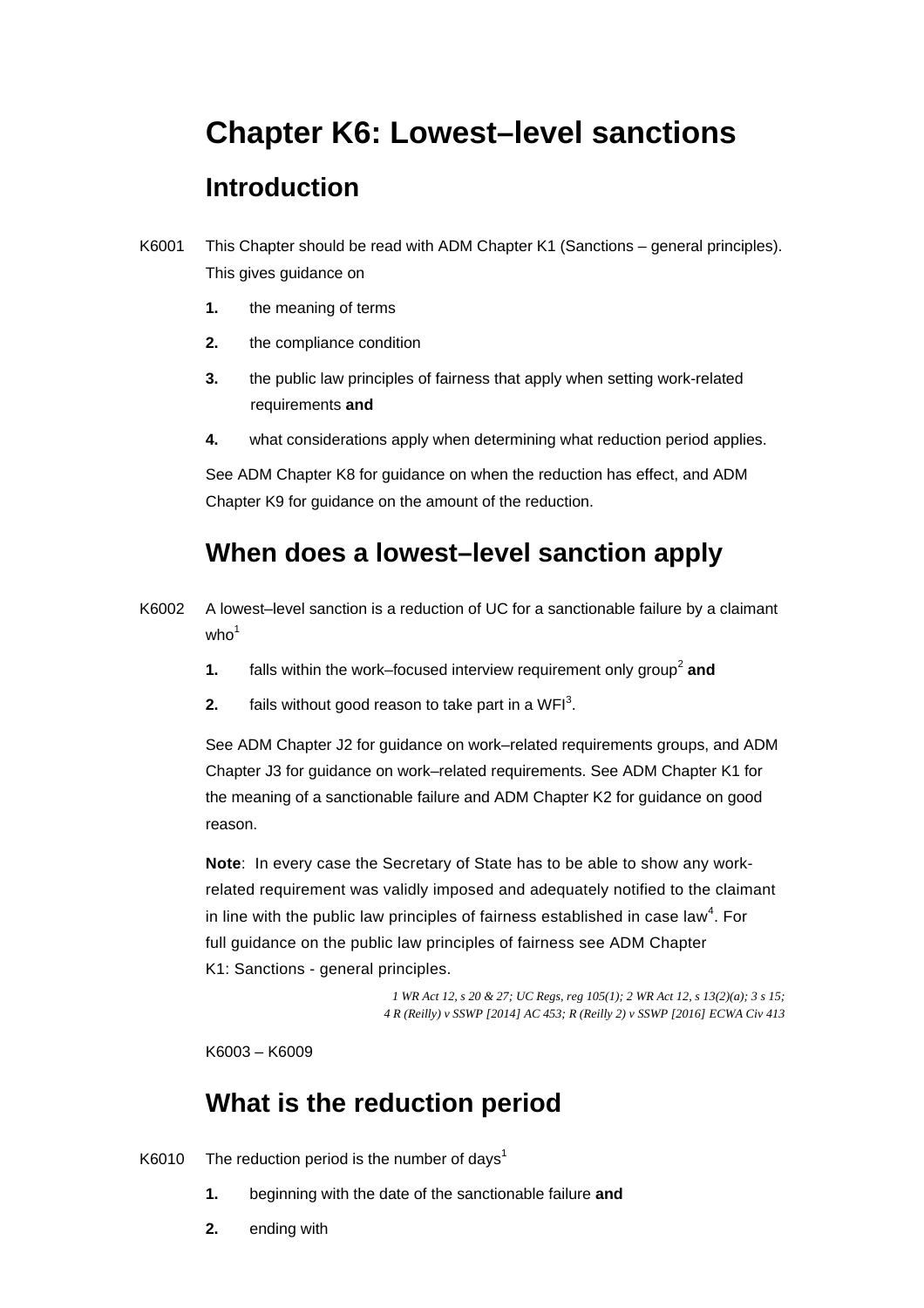- **2.1** the day before the day on which the claimant meets a compliance condition specified by the Secretary of State **or**
- related requirements" group<sup>2</sup> or **2.2** the day before the day on which the claimant falls into the "no work–
- **2.3** the day on which the award terminates (other than because the claimant ceases to be, or becomes, a member of a couple)

whichever is soonest.

*1 UC Regs, reg 105(2); 2 WR Act 12, s 19* 

**Note:** See ADM Chapter K1 for the meaning of compliance condition, and ADM Chapter K8 for guidance on when the reduction begins, including where there is more than one sanctionable failure.

#### **Example 1**

Clive is entitled to UC, and is the responsible carer for his 4 year old grandson Paul while Paul's mother is serving a prison sentence. Clive is required to take part in a WFI on 10.9.14, but fails to attend. He rings the Jobcentre on 15.9.14 to say he forgot about the interview, and makes an appointment for a further WFI. The DM determines that Clive had no good reason for the failure to attend. As Clive met the compliance condition on 15.9.14 his UC is reduced for a total period of 5 days.

#### **Example 2**

Abigail is a lone parent and lives with her children Daniel aged 6 and Julie aged 3. Abigail is required to take part in a WFI on 25.11.14, but does not attend. She does not reply when asked for reasons for the failure to attend. The DM determines that a reduction should be imposed for the sanctionable failure.

Later Abigail notifies that on 20.12.14 she moved in with her partner Marco who is also entitled to UC. Abigail's assessment period begins on the  $24<sup>th</sup>$  of the month, so her award of UC as a single claimant is terminated on 23.11.14. Marco's assessment period begins on the  $19<sup>th</sup>$  of the month, so his entitlement as a single claimant ends on 18.12.14. Marco and Abigail are entitled to UC as joint claimants from 24.11.14. Abigail is nominated as the responsible parent, and remains in the work–focused interview requirement only group. Abigail's sanction continues until she complies with the requirement to take part in a WFI, because although her award terminated, that was only because she became a member of a couple.

#### **Example 3**

Colin and Lisa are joint claimants, and foster Kerry, a child aged 11. Colin is in the all work–related requirements group, and as the responsible foster parent, Lisa falls within the work–focused interview requirement only group. Colin and Lisa's assessment period begins on the  $4<sup>th</sup>$  of every month.